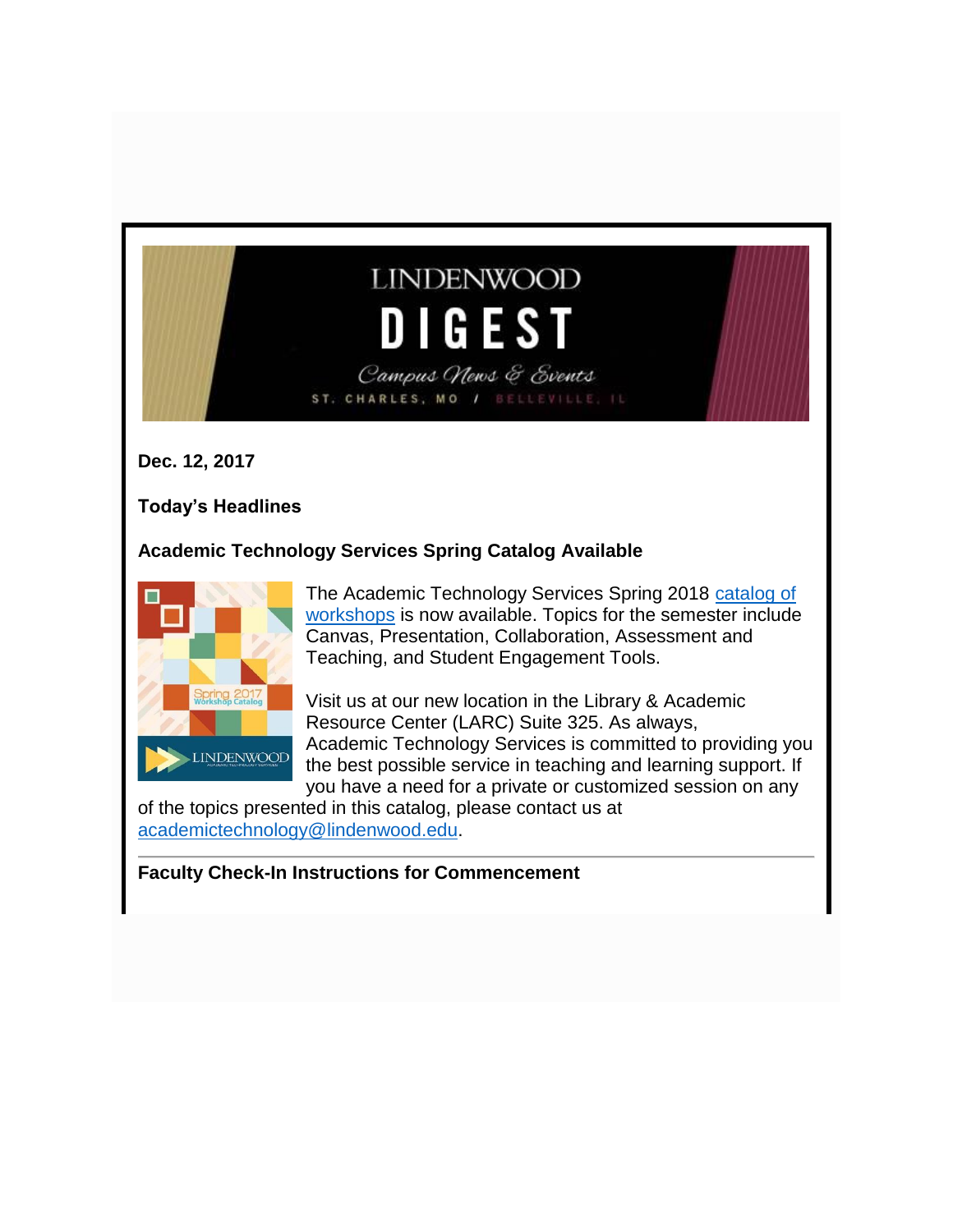- Saturday, Dec. 16, St. Charles Family Arena
- Arrive by 10:30 a.m.
- Enter the arena through gate 4, make a right, take the service elevator down 1 floor
- Pick-up name card outside of the elevator the card will have your line-up number
- Proceed to locker room C to hang your coat then the lobby to find your place in the line-up
- Ceremony will start at noon
- 1000 students expected to walk
- Grad Images representatives (wearing red vests) will be taking photos after the ceremony of students/family/faculty

#### **Winter Break Reminder**

Lindenwood will be closed from Dec. 22, 2017 – Jan. 1, 2018. While most of the offices in St. Charles and Belleville will be closed, for the convenience of students, prospective students, and their families, several key offices will remain open.

The Admissions Office, Financial Aid, and Business Office will be open from 9 a.m.-1 p.m. on Wednesday, Dec. 27 and Thursday, Dec. 28. Academic Services will be open Thursday, Dec. 28 only from 9 a.m.-1 p.m.

The office closures are in observance of Christmas and New Year's holidays. All Lindenwood offices will reopen on for business on Tuesday, Jan. 2.

## **Student Research Conference 2018 Open for Student Submissions**

The Student Research Conference is a forum for students to display their scholarly and creative projects to Lindenwood students and faculty. The fifth annual conference will take place on Wednesday, April 18, 2018. Students' work will be featured in poster formats or as presentations in concurrent sessions or panel sessions. Interested students can visit the [Student Research](http://www.lindenwood.edu/academics/beyond-the-classroom/student-research/student-applications/)  [Conference](http://www.lindenwood.edu/academics/beyond-the-classroom/student-research/student-applications/) page to access the Student Submission Form through Tuesday, March 20, 2018 and for further details. Contact [SRC@lindnewood.edu](mailto:SRC@lindnewood.edu) for questions or concerns.

#### **Student Research Conference-- Faculty Recommendations**

Students who are working on or who have completed original research papers or creative projects can be nominated by a faculty member to participate in the Student Research

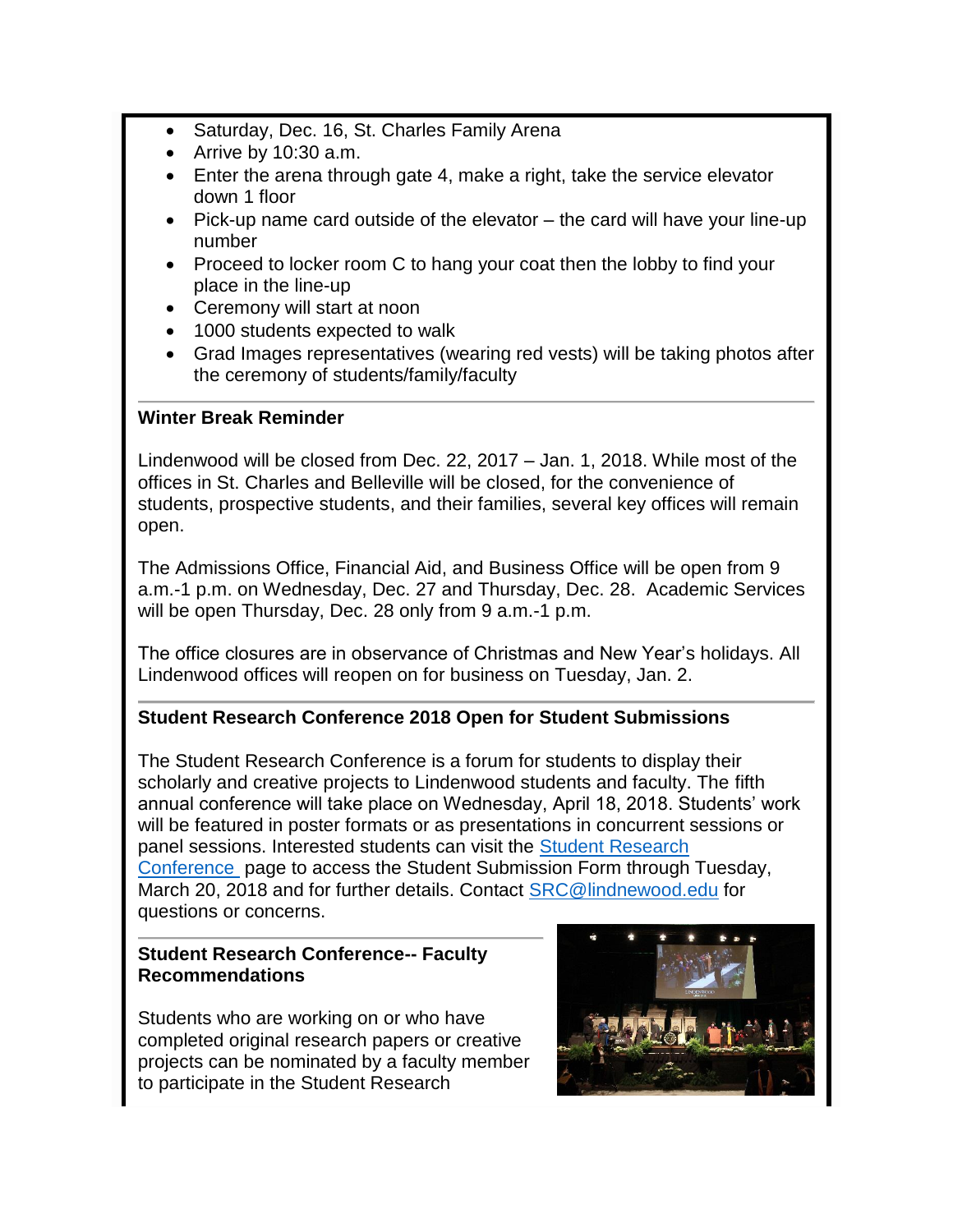Conference. Students can either display a poster or give a presentation of their work at the conference. [Faculty nomination forms](http://www.lindenwood.edu/academics/beyond-the-classroom/student-research/srse-faculty-nominations/) are available on the [Student](http://www.lindenwood.edu/academics/beyond-the-classroom/student-research/)  [Research Conference Website.](http://www.lindenwood.edu/academics/beyond-the-classroom/student-research/)

If interested, faculty can also recommend a panel presentation for their students. All students who are nominated will be contacted via email and invited to submit an application, which includes a 250-word abstract describing their work. In addition, nominating a student's work does not guarantee that student's acceptance admission to the conference; students who are interested in presenting in the conference MUST submit an application.

Questions? Please contact [SRC@lindenwood.edu](mailto:SRC@lindenwood.edu) or the [Student Research](http://www.lindenwood.edu/academics/beyond-the-classroom/student-research/)  [Conference web page](http://www.lindenwood.edu/academics/beyond-the-classroom/student-research/)



Dec. 16-17: Closed Dec. 18-21: 7 a.m.-7 p.m. Dec. 22 - January 1: Closed Jan. 2-5: 7 a.m.-7 p.m. Jan. 6-7: 10 a.m.-10 p.m.

The Rec Center and Third Floor Track will resume normal hours Jan. 8!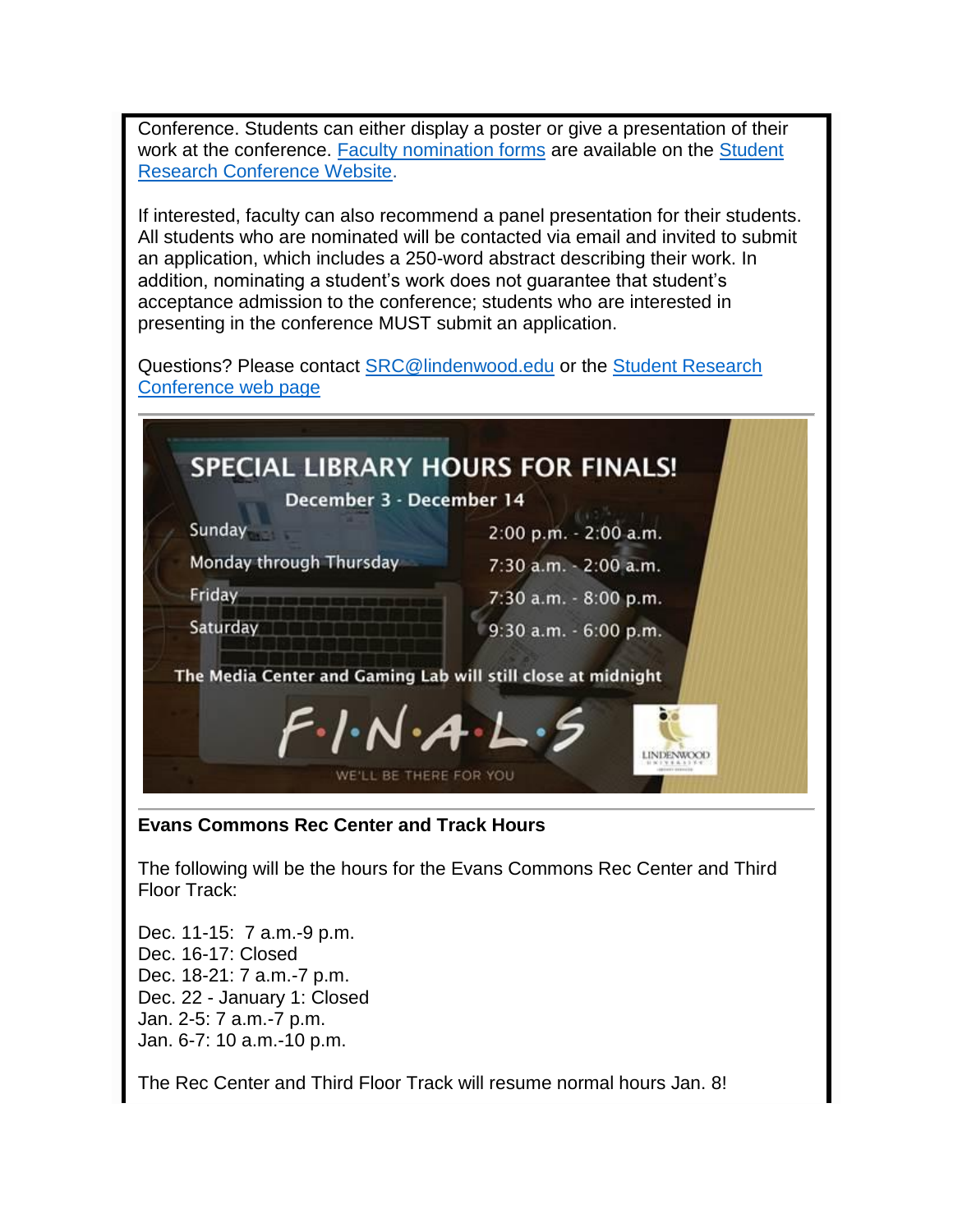## LINDENWOOD UNIVERSITY SCHOOL OF EDUCATION ADVISEMENT, RETENTION AND CERTIFICATION CENTER **HOLIDAY HOURS**

DEC. 27-28: 9 A.M.-1 P.M.

## APPOINTMENTS AVAILABLE OVER THE BREAK **EMAIL ARCC@LINDENWOOD.EDU** OR CALL DR. TAMMY MOORE AT 618-616-7027

## **Parking on Watson Street Remains Restricted**

Due to a water project by the City of St. Charles northeast of the St. Charles campus, parking on Watson Street remains restricted until that portion of the project is completed. All students and employees are encouraged to give themselves extra time in the morning to find available parking. Nearby lots include the Roemer Hall and Harmon Hall lots and the parking lot of the Presbyterian Church at Sibley and Gamble Streets.

Updates will be posted when they become available.

## **Recent Editions**

- [Dec. 8, 2017](http://felix.lindenwood.edu/newsletter/digest/2017_12/2017_12_08.pdf)
- [Dec. 5, 2017](http://felix.lindenwood.edu/newsletter/digest/2017_12/2017_12_05.pdf)
- [Dec. 1, 2017](http://felix.lindenwood.edu/newsletter/digest/2017_12/2017_12_01.pdf)
- [Nov. 28, 2017](http://felix.lindenwood.edu/newsletter/digest/2017_11/2017_11_28.pdf)
- [Nov. 21, 2017](http://felix.lindenwood.edu/newsletter/digest/2017_11/2017_11_21.pdf)

## **Events and Deadlines**

- **Dec. 15:** MFA Reading, 7 p.m., LARC Theatre, Room 343
- **Dec. 16:** [The Colors of Christmas](http://www.lindenwood.edu/j-scheidegger-center-for-the-arts/upcoming-events/main-stage-season/colors-of-christmas-dec-16/) 8 p.m. Lindenwood Theater
- **Dec. 19:** 8 am-noon: [Active Shooter Training](https://www.eventbrite.com/e/active-shooter-4-es-training-tickets-39398039597?aff=utm_source%3Deb_email%26utm_medium%3Demail%26utm_campaign%3Dnew_event_email&utm_term=eventurl_text)